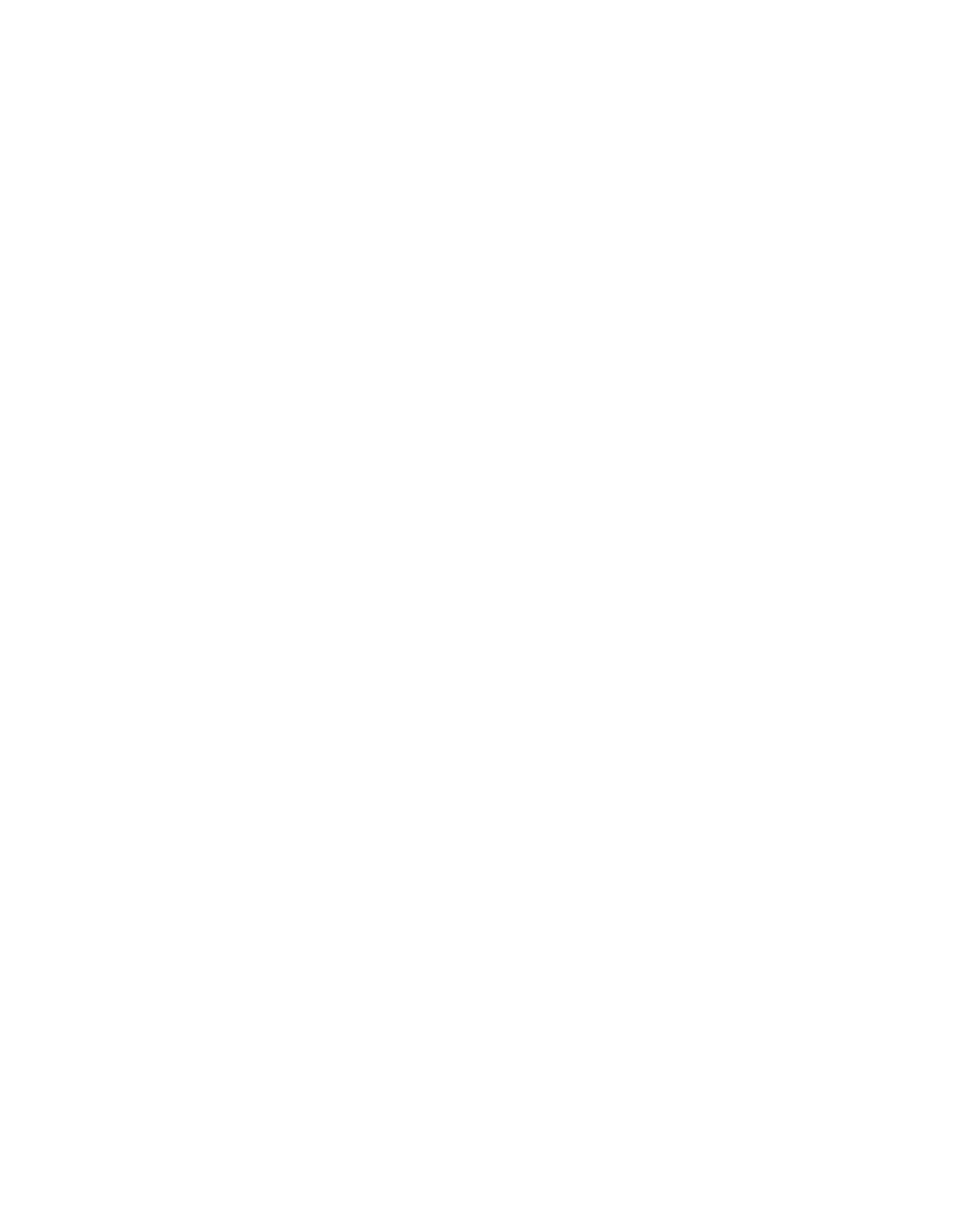Chairman Sanders, Ranking Member Graham, and Members of the Committee, thank you for inviting me to today's hearing. There are various ways to achieve near-universal health insurance coverage using some form of automatic coverage.1 A single-payer system is one approach, and it could be implemented in different ways.<sup>2</sup>

Today, I will discuss how single-payer health care systems based on the Medicare fee-for-service program would affect our nation's health care and budget and its economy. The Congressional Budget Office has analyzed five options in detail among many possibilities. $3$  Those options illustrate the effects of differences in providers' payment rates, patients' cost sharing, and the system's coverage of long-term services and supports. The system proposed by Chairman Sanders in S. 1129, the Medicare for All Act of 2019, is like the options in some ways and different in others; CBO has not analyzed S. 1129.

## Effects on Health Care and the Budget

For the single-payer options analyzed, CBO found the following effects relative to what would occur under current law:

- Federal subsidies for health care in 2030 would be significantly larger, with the increases in subsidies ranging from \$1.5 trillion to \$3.0 trillion.
- National health expenditures would change by amounts ranging from a decrease of \$0.7 trillion to an increase of \$0.3 trillion depending on the system's design features. The most important factors tending to reduce national health expenditures are lower payment rates for providers and reductions in payers' administrative spending. The most important factor tending to increase those expenditures is increased use of care—especially if long-term services and supports are a covered benefit.
- Health insurance coverage would increase, as virtually all U.S. residents would be enrolled in the system.
- The total amount of out-of-pocket costs would be smaller.
- The supply of personal health care—that is, medical services and goods provided to individuals—would increase because of fewer restrictions on utilization, less money and time spent by providers on administration, and providers' responses to increased demand for care. The amount of care used would rise, and in that sense, overall access to care would be greater.
- The increase in demand for personal health care would exceed the increase in supply, resulting in greater unmet demand than the amount under current law. Those effects on overall access to care and unmet demand would occur simultaneously because people would use more care and would have used even more if it were supplied. The increase in unmet demand would correspond to increased congestion in the health care system, including delays and forgone care.

Differences in payment rates for health care could have large effects. To illustrate the potential size of such effects, CBO estimated the outcomes for single-payer systems under scenarios in which payment rates differed and the other specifications remained the same. In the higher-rate scenario, the average payment rates for health care providers under the single-payer system would be close to the average of the rates that the agency projects for all payers in 2030 under current law. In the lower-rate scenario, rates would be 13 percent lower for hospitals and 7 percent lower for physicians, on average. Also, prices for prescription drugs would be 23 percent lower, on average. The differences between the scenarios were related to the differences between payment rates for private insurers and for Medicare and Medicaid under current law. Relative to what would occur under the higher-rate scenario, the outcomes under the lower-rate scenario would be as follows:

- Federal subsidies for health care would be 12 percent lower.
- National health expenditures would be 9 percent lower.
- The supply of personal health care would be 2 percent lower, with the demand for such care roughly unchanged.
- As a result, the demand for personal health care that was not met would increase by 2 percentage points.

<sup>1.</sup> See Congressional Budget Office, *Policies to Achieve Near-Universal Health Insurance Coverage* (October 2020), [www.cbo.gov/publication/56620](http://www.cbo.gov/publication/56620).

<sup>2.</sup> See Congressional Budget Office, *Key Design Components and Considerations for Establishing a Single-Payer Health Care System* (May 2019), [www.cbo.gov/publication/55150](http://www.cbo.gov/publication/55150).

<sup>3.</sup> See CBO's Single-Payer Health Care Systems Team, *How CBO Analyzes the Costs of Proposals for Single-Payer Health Care Systems That Are Based on Medicare's Fee-for-Service Program*, Working Paper 2020-08 (Congressional Budget Office, December 2020), [www.cbo.gov/publication/56811](http://www.cbo.gov/publication/56811).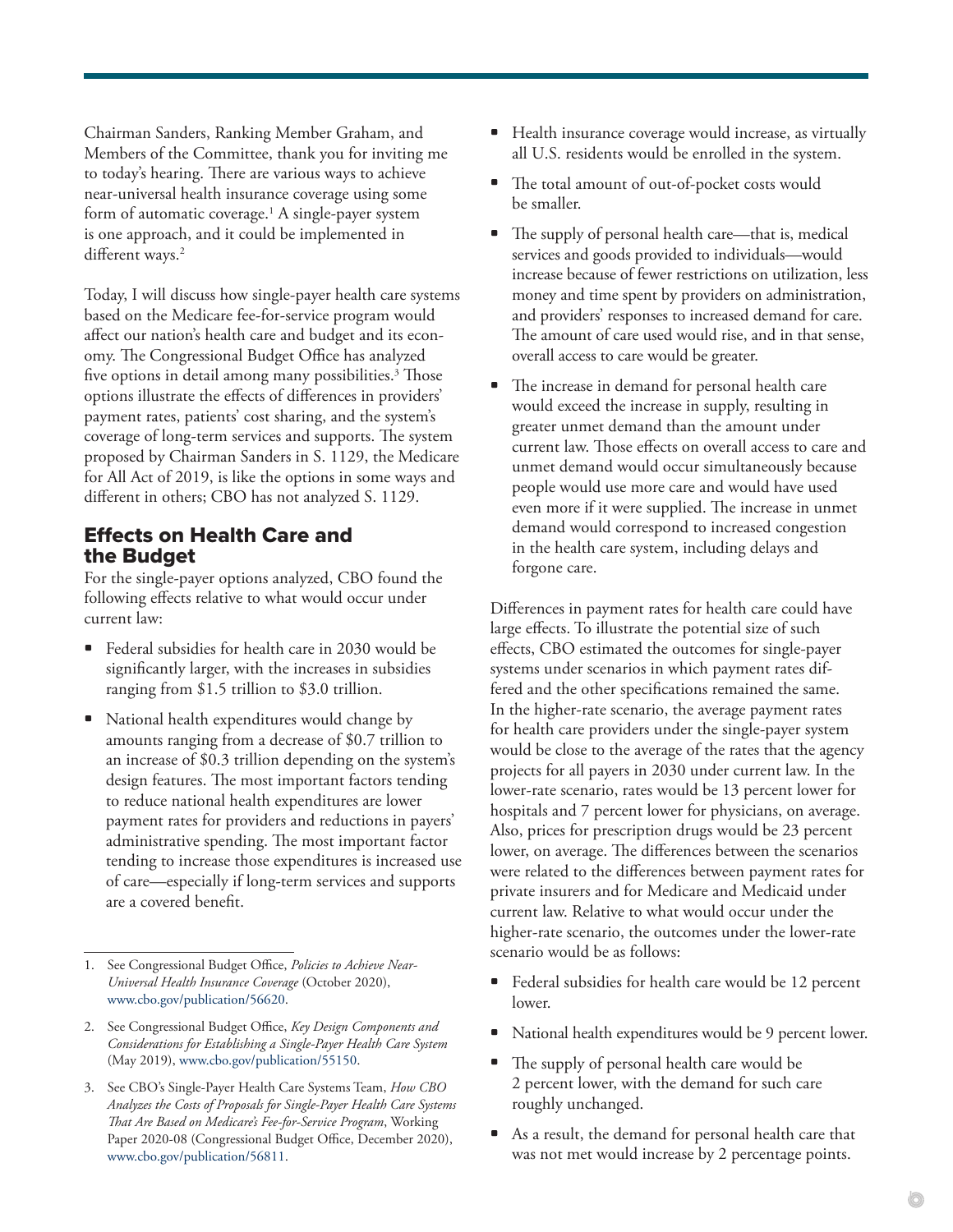In the long term, payments lower than those projected under current law might cause fewer people to enter health care professions and fewer new drugs to be developed. If providers were unable to adjust to slower growth in payment rates by operating more efficiently and remaining financially viable, they could cease to operate, possibly leading to greater congestion in the health care system. Although effects in the long term are especially hard to predict, I want to emphasize that all of CBO's estimates of the effects of a single-payer system are inherently uncertain.

## Effects on the Economy

Turning to the economic effects, I will describe the outcomes under the five options CBO analyzed if the system was financed by either a payroll tax or an income tax—and the estimates differ depending on the type of tax.<sup>4</sup> CBO made these projections:

- Gross domestic product (GDP) would be approximately 1 percent to 10 percent lower by 2030 than the amount projected under current law, and aggregate nonhealth consumption per capita would change by amounts ranging from an increase of 3 percent to a decline of 7 percent.
- Lifetime nonhealth consumption would rise among lower-income households and decline among higherincome households relative to the levels under current law, and the number of lifetime hours people choose to work would be lower for most households across the income distribution.

The net reductions in GDP would occur primarily because of the effects of increased taxes on labor and capital income. Taxes on labor income reduce after-tax wages, so they reduce the return on each additional hour worked. They also lower people's expected future income, which creates an incentive to work more to make up for their lost after-tax income. On average, the former effect is greater than the latter in CBO's assessment; therefore, higher labor taxes tend to reduce the number of hours worked in the economy. Higher taxes on capital income, such as dividends and capital gains, lower the average

after-tax rate of return on private wealth holdings (or the return on investment), which reduces the incentive to save and invest and leads to reductions in the capital stock. Those effects lead, in turn, to lower income.

If the system was financed through other types of taxes, government borrowing, or reductions in other types of government spending, the net effect on the economy and the distributional implications would be different. Perpetually financing any of the single-payer systems CBO analyzed through increased borrowing—without a corresponding increase in revenues or a reduction in other spending at some point in the future—would be unsustainable.

In addition to the effects of its financing, a single-payer system would have the following economic effects:

- The composition of workers' labor compensation would change because employers would no longer provide health care benefits and would pass along the savings to employees, increasing their taxable wages.
- Households' health insurance premiums would be eliminated, and their out-of-pocket health care costs would decline.
- Because administrative expenses in the health care sector would decline, productive resources for other sectors would be freed up and would ultimately increase economywide productivity.
- Reduced payment rates would cause providers to find ways of providing care with fewer resources. Some of the reduction in payment rates would initially lower wages for workers in the health care sector and throughout the supply chain. In the long run, that effect on wages would diminish as labor markets adjusted.
- Longevity and labor productivity would increase as people's health outcomes improved.
- Long-term services and supports, if included in the system, would further reduce out-of-pocket spending, provide payments for care that is currently unpaid, increase wages among workers providing care, and allow some unpaid caregivers to increase the hours they work at their primary occupation.

<sup>4.</sup> See Jaeger Nelson, *Economic Effects of Five Illustrative Single-Payer Health Care Systems*, Working Paper 2022-02 (Congressional Budget Office, February 2022), [www.cbo.gov/publication/57637.](http://www.cbo.gov/publication/57637)